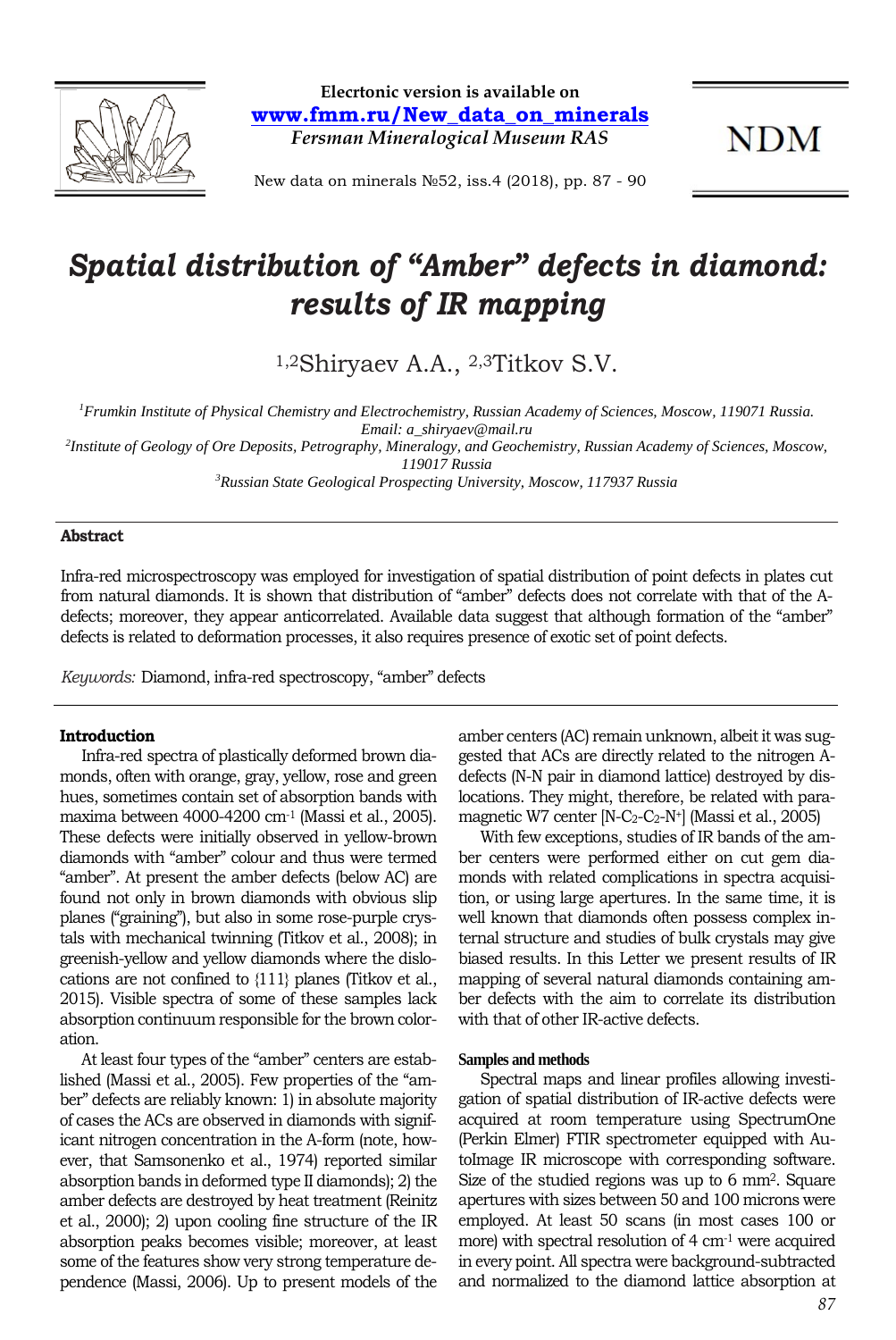2030 cm-1. The contribution of the amber peak was calculated as an integral in the range 4153-4198. cm-<sup>1</sup> (see Fig. 1). Due to large number of spectra we have not performed decomposition of one-phonon spectral region into the A- and B-nitrogen defects and only intensities at 1282 and 1175 cm<sup>-1</sup> were taken into account. Albeit this process may introduce certain error, for purposes of the current largely qualitative investigation it is small enough due to predominance of the A-defects in most studied samples.

Polished plates laser-cut from several types of natural diamonds from placers of north-east part of Siberian platform were studied. Some of these crystals were previously studied using photoluminescence and optical spectroscopy (Zudina et al., 2013); EPR (Mineeva et al., 2013). Results of detailed spectroscopic and isotopic studies of samples 1P and 2P are given in (Titkov et al., 2015) and (Reutsky et al., 2017). In addition several natural and synthetic diamonds deformed in various conditions were studied. The current work presents data specifically related to the amber defects.

## **Results**

Figure 1 shows several representative spectra of one of the studied diamonds. A small, but clearly observed unsymmetrical peak with maximum at  $4166$  cm<sup>-1</sup> is due to the type I amber defect (AC1) in classification suggested by Massi et al., 2005. Broad shoulder towards high wavenumbers is due to transitions unresolved at room temperature.



**Fig. 1.** Representative IR spectra of one of the studied diamond specimen; spectra of zones with variable content of nitrogen-related defects are shown. Inset shows range with bands due to the amber defect.

Top row of the Figure 2 shows distribution of the Aand amber defects in central part of the diamond specimen 1P (for details see Titkov et al., 2015). The central part of this crystal is almost pure IaA diamond with N content up to 465 at ppm; N content decreases considerably towards periphery. In the same time, the distribution of the AC1 defect does not follow obvious pattern and these defects tend to concentrate in a domain with relatively low content of A-defects.

Figure 2 c-d shows similar maps for a region in the specimen 2P. Again, no correlation between distribution patterns of the A- and AC1 defects are observed.



**Fig. 2.** Maps of the A-defect (A, C) and type I amber defect (B, D) distributions. Top row – sample 1P (horizontal size 3.4 mm), bottom row – 2P (horizontal size 1.8 mm) (Titkov et al., 2015). Red indicates stronger absorption. The relative intensity of the colors differ between the images and is selected to improve perception. Methods of the maps' production is described in corresponding part of the paper.

А Figure 3 shows a representative map of spatial distribution of the amber defects and of A nitrogen-related center in a strongly deformed natural diamond. The figure clearly shows that the type I amber defects are most abundant in the elongated zone characterised by low content of total nitrogen and of the A-defects in particular. This zone is adjacent to a region enriched with microinclusions (most likely mica), which lies closer to a growth center of the crystal and tentatively one might suggest that the amber defects populate a new growth zone. We note that somewhat similar situation was earlier noted for the Amber defect type III, which is distributed as a narrow band (~1 mm) in peripherial part of a diamond specimen 1P (Titkov et al., 2015).



**Fig. 3.** Maps of the A-defect (A) and type I amber defect (B) distribution in strongly deformed natural diamond. Horizontal size 1.2 mm.